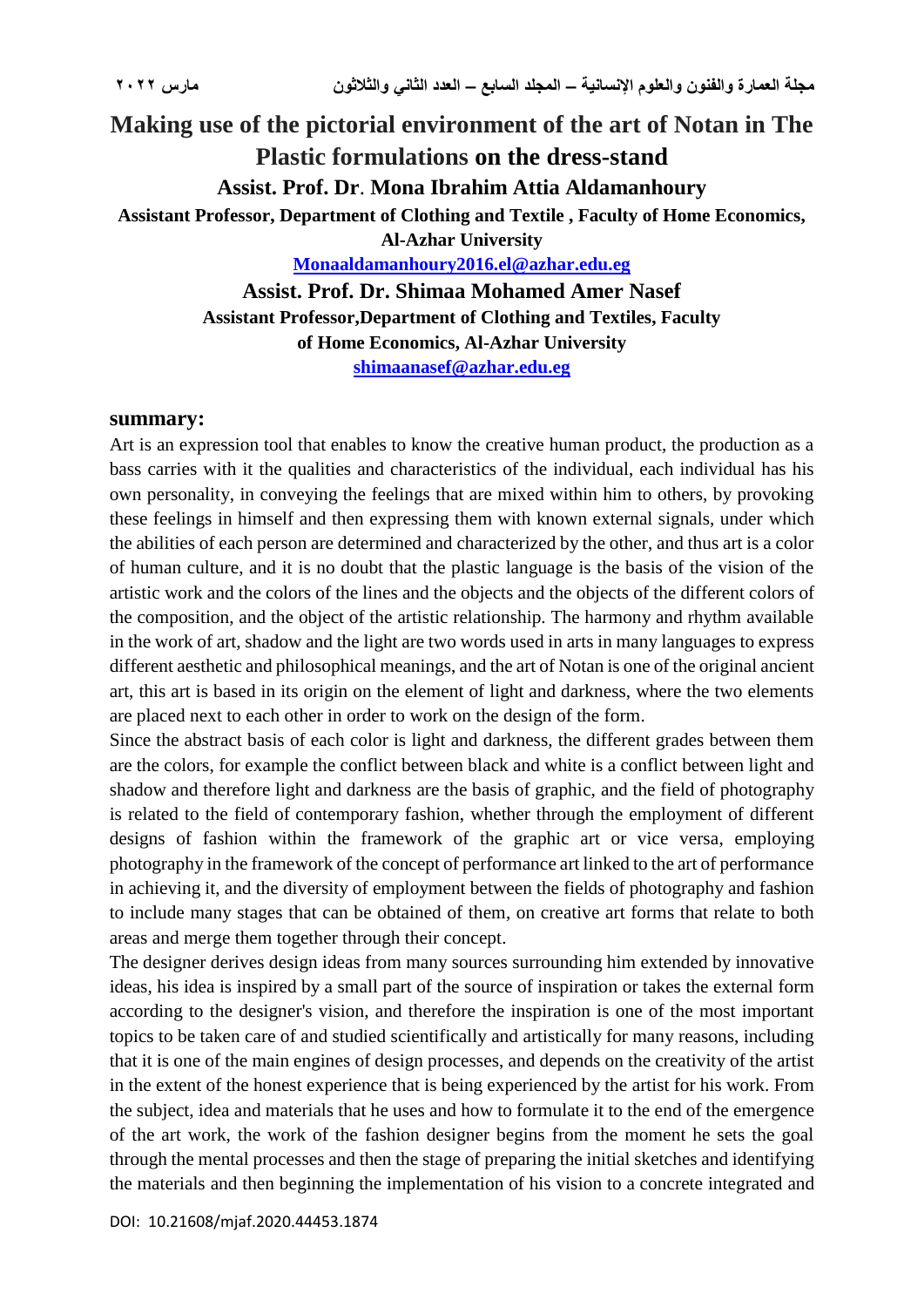wearable work, and of the important plastic arts formation on the Mannequin, because it has the characteristics of providing the designer with the liberation of thought and expression of his feelings, and works on the development of the sense and beauty, and makes the artist ready for meditation and imagination, and helps to achieve ideas for the creativity of the designs of innovative clothing, and this is what happens during the design on the Mannequin, where it is based on the artist's vision and sense of rawness and its diversity, the movement of the material on the Mannequin and its composition is what leads him to make the design with a slender artistic sense, and add an aesthetic touch stemming from his sense of self and his sense of beauty through the harmony between the materials (fabrics) and its juxtaposition with its colors and characteristics in harmony with the Germanic body in dialogue

The art of Notan is based on the principle of black-and-white distribution, which can be used to achieve excellence and individuality. Add the element of surprise and unexpected shock through a bold color spot or focus vision for one part without another. Or direct the movement of the eye to some details and distract them from others, the value of any design depends on the extent to which the main features are highlighted, whether by their insolation or lightening, so that they eventually appear in a breathtaking rhythmic form. Hence the researchers believe that the employment of light and dark tones requires experience and a slender sense of the amount of fit and habitation of rawness with others, and the artist of composition and design on the Mannequin resorts to the synthesis of materials in their various colors to find an artistic composition with an attractive appearance of design that provokes the feeling of beauty inside the recipient, this is consistent with the art of design and composition on the Mannequin, which depends on the artistic composition of the materials and colors and their consistency with the shape of the body, and the division of the design spaces in the form of stories suitable for the fluidity of the body, gave the art of Notan space for the possibility of play in a harmonious style that achieves what this art is.

The current research discusses the possibility of taking advantage of the pictorial environment of Notan art and the effects of black and white in the formation of artistic forms of fashion presented in the style of design and composition on the Mannequin where the black and white care about the potential imagination of each creator, and became the fashion designer aware of the extent of the individual's need and conviction in the new, and his sense of beauty and taste through the artistic touches he offers. Hence, the researchers noted the lack of studies that dealt with the use of black and white with the techniques of Notan art in the development of innovative formulations to produce the design of the costume in the finest artistic image possible contribute to enriching the art of design and composition on the dress – stand.

### **Hence the problem of the research is:**

1-The lack of availability of studies, researches and references dealing with the art of Notan.

2- The lack of use of Notan art as a source of inspiration and the use of its forms in fashion design.

3- The possibility of taking advantage of the pictorial forms of notein art in the design and composition of 1 to present modern fashion adapted.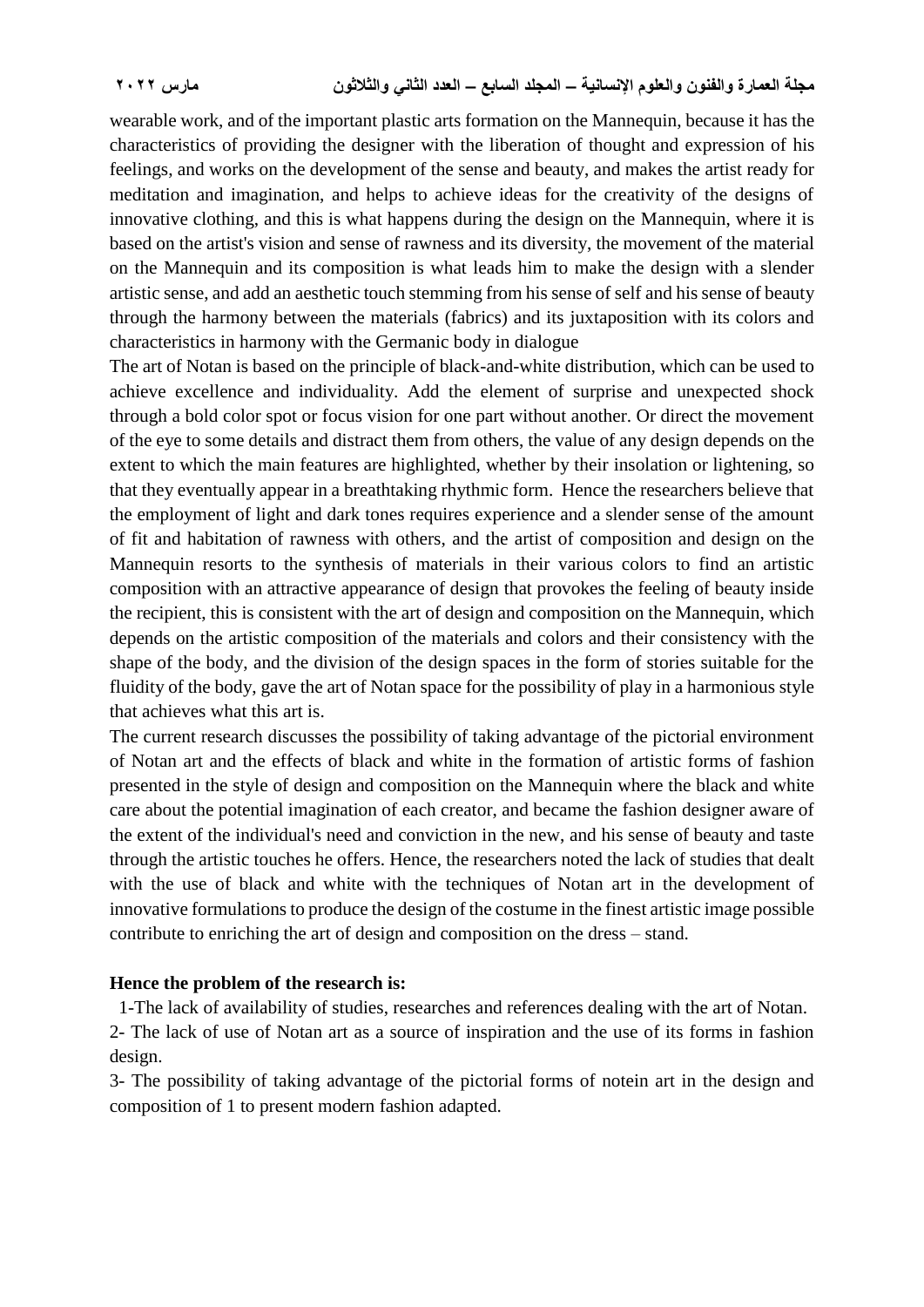#### **Search goals**

**1-** To learn about the art of Notan and its various pictorial forms and to raise awareness of it. **2-** Study the aesthetic and functional values that can be achieved through the color contrast between black and white with the costumes formed on the Manican

### **The importance of research**

1-Stuying the distinctive features and characteristics of notein and identifying its various forms 2-To provide new design visions in the field of fashion in general and design and formation on the Manican in particular, which encourages the fashion designer to innovate

3-Raising the level of clothing taste for many women who seek change and fashion

4-Contributes to the supply of modern study to the Arab Library, which allows for the art of notein to be addressed in other broad areas

### **Research methodology:**

1-Descriptive approach: This method is applied for the description and analysis of some features and characteristics related to the art of notein

2-Applied approach: This approach is applied to implement design-style designs on the Manican inspired by the pictorial environment of notein art with a modern vision

### **Search limits:**

The current research was limited to taking advantage of the pictorial environment of the art of the note in a rich art and adapting it to the implementation of the design and composition of the Manican

### **The most important search results:**

1-The art of notein with its aesthetics of shadow and light as a phenomenon has a high creative value of importance in the formation of many artistic forms that can be used to produce costumes with different aesthetic values in the style of design and formation on the Mannequin with new visions.

2-The combination of black and white spaces gave a formal and formative image in the formative folds to form a total vision loaded with dimensions and artistic connotations that employ aesthetically in enriching the costumes formed on the Mannequin.

3-The fashion designer's imagination interacted with the black and white spaces and the intellectual image of the art of notein turned into a clothing image that bears many secrets of aesthetic values in which it is rich, vital and mysterious.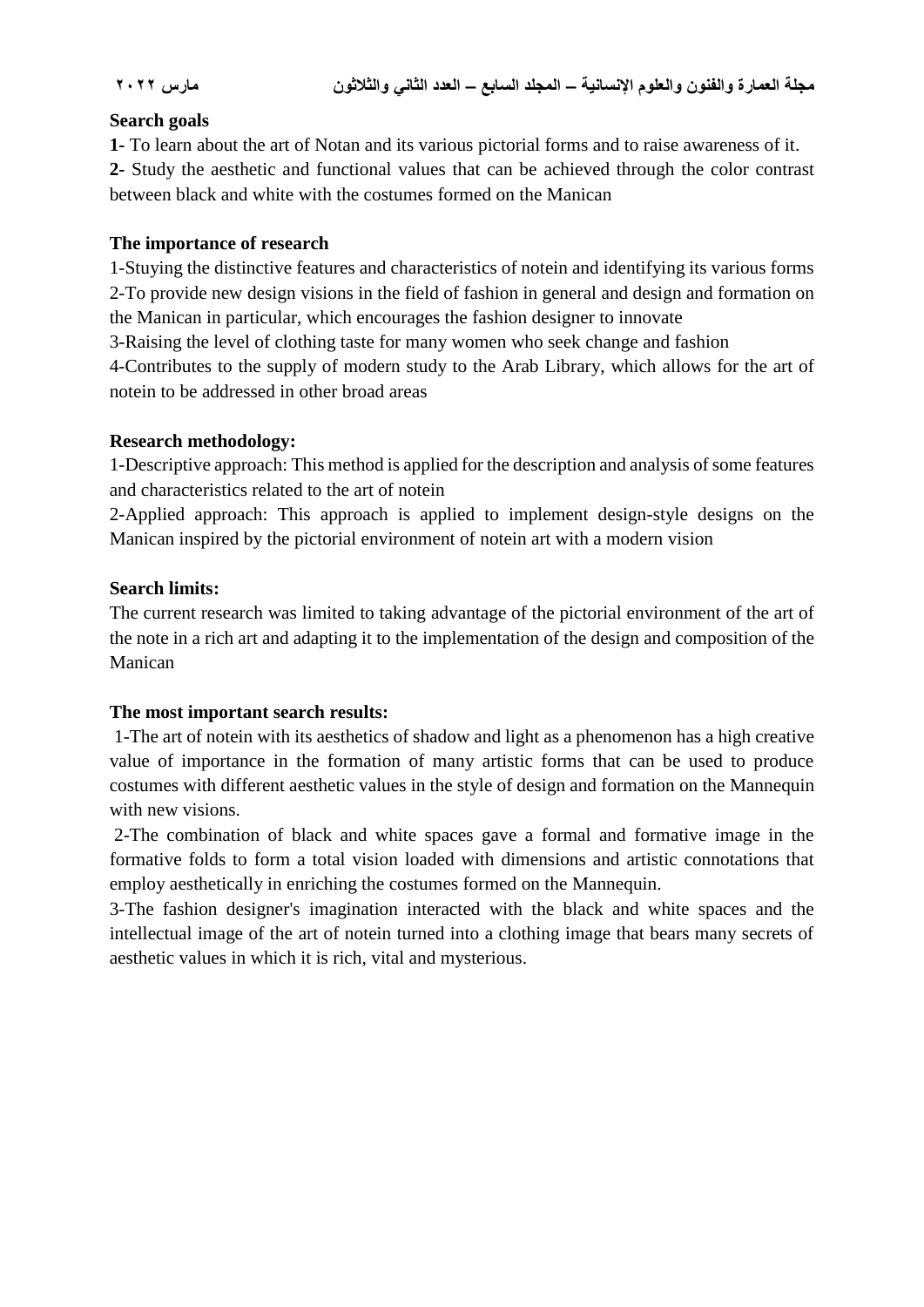**Some of the designs executed in the search**